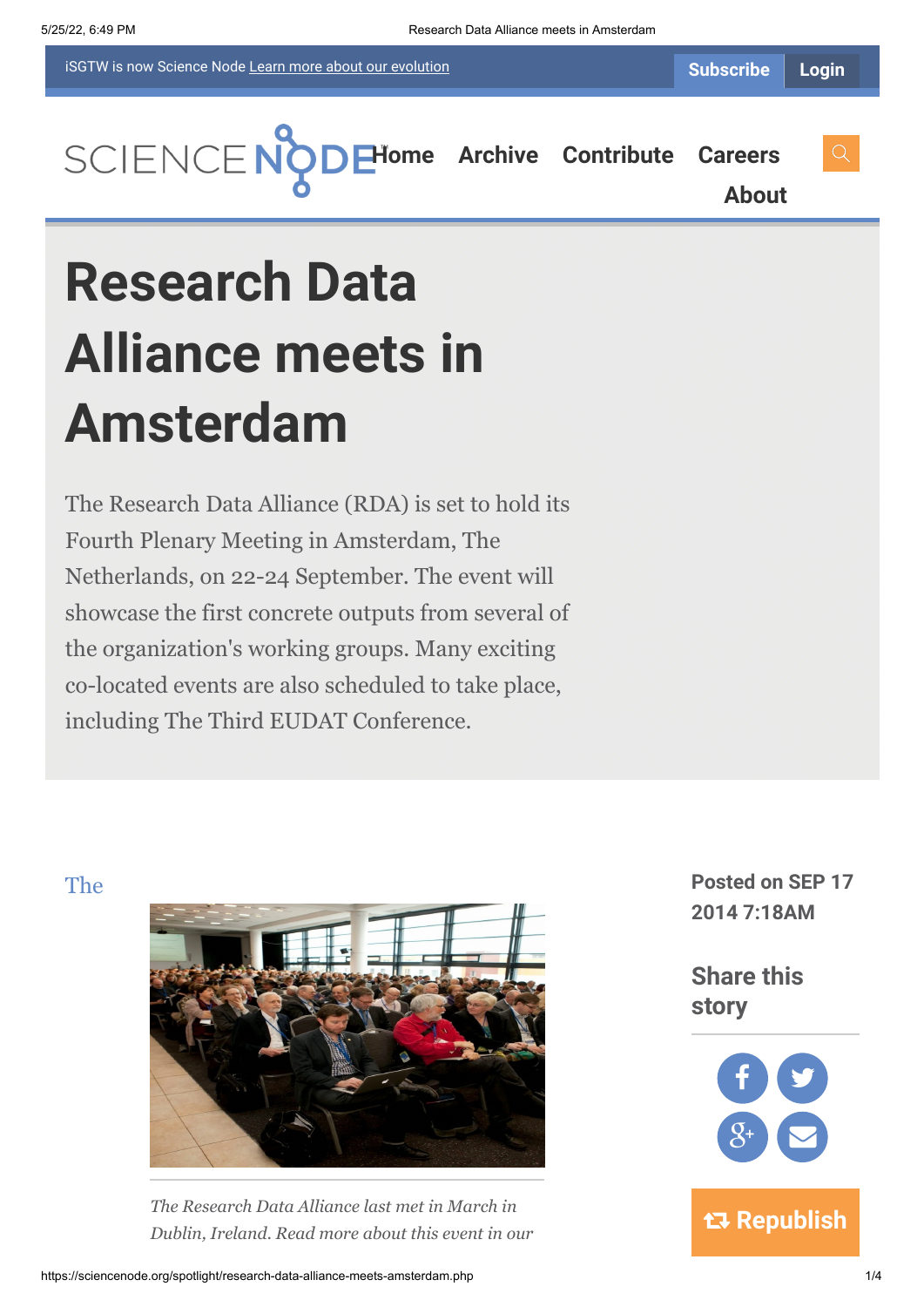*feature article ['A deluge of data in Dublin](http://www.isgtw.org/feature/deluge-data-dublin)'. Image courtesy Johnny Bambury.*

[Research Data Alliance \(RDA\)](https://rd-alliance.org/) is set to hold its [Fourth Plenary Meeting](https://rd-alliance.org/rda-fourth-plenary-meeting.html) in Amsterdam, The Netherlands, on 22-24 September. The event will showcase the first concrete outputs from several of the organization's [working groups](https://rd-alliance.org/groups/working-groups). Find out more [about the organization in our recent interview with](http://www.isgtw.org/feature/flood-data-set-amsterdam) Hilary Hanahoe, the future coordinator of RDA Europe. In addition, read about the exciting [progress being made by the RDA's working group](https://www.rd-alliance.org/group/data-foundation-and-terminology-wg.html) on data foundation and terminology in our [interview with Gary Berg-Cross, who is a m](http://www.isgtw.org/feature/laying-foundations-better-sharing-research-data)ember of the US advisory committee for RDA.

A number of exciting colocated events will also take place alongside the RDA Fourth Plenary, including [The EGI Conference on Solutions and Challenges](https://indico.egi.eu/indico/conferenceDisplay.py?confId=2160) for Big Data Processing, [Crowd Computing 2014](http://crowdcomputing.eu/crowd-computing-2014), [The Third EUDAT Conference,](http://www.eudat.eu/3rd-eudat-conference) [and many more.](http://3rd%20eudat%20conference/) Find out more about The Third EUDAT Conference, which will be held on 24-25 September, in our recent interview with Per Oster, who is director of research infrastructures at [Finland's IT Center for Science \(CSC\)](http://www.csc.fi/english), the organization coordinating the EUDAT project. [Finally, the newly launched European Ontology](http://www.eudat.eu/euon) Network (EUON) will be holding its first workshop as part of the EUDAT event. *iSGTW* recently spoke to two of the network's co-chairs and founders, [James Malone and Yann Le Franc](http://www.isgtw.org/feature/shaping-future-data-sharing-euon).

*Be sure to follow iSGTW on [Twitter,](https://twitter.com/search?q=isgtw&src=typd) [Facebook,](https://www.facebook.com/pages/International-Science-Grid-This-Week/141926395796) and [Google+](https://plus.google.com/100076081909774278210/posts) for updates from the RDA Fourth*

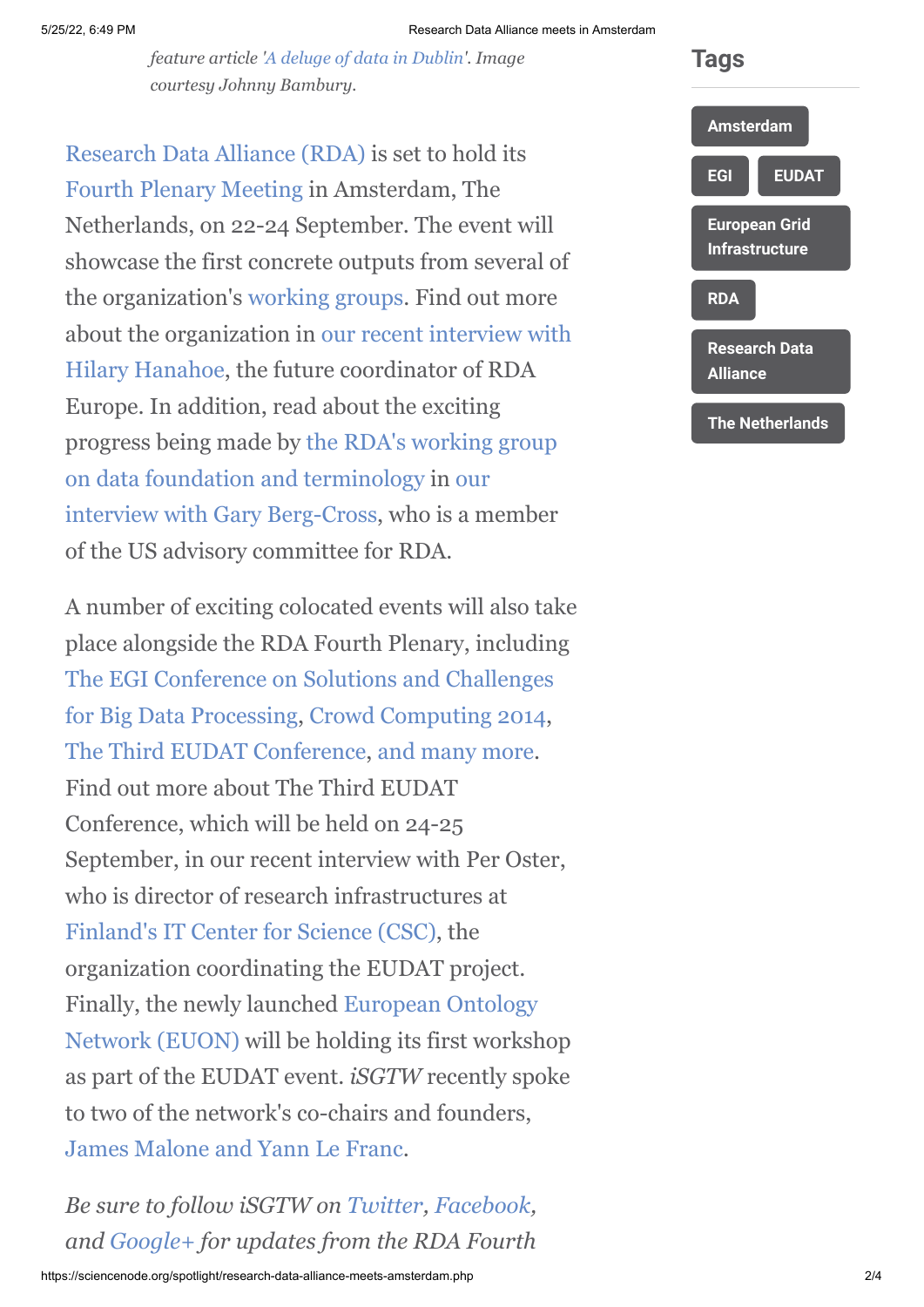*Plenary Meeting under the hashtag [#RDAplenary](https://twitter.com/search?q=%23RDAPlenary&src=hash) and from the Third EUDAT Conference under the hashtag [#EUDATC3](https://twitter.com/search?f=realtime&q=%23EUDATC3&src=typd).*

*- Andrew Purcell*

# **Join the conversation**

**Contribute**

Do you have story ideas or something to contribute? Let us know!

### **FUNDING PARTNERS CATEGORIES**



The National Science Foundation supports the US desk under award 1242759, for sustaining and strengthening International Science Grid This Week (which recently became the Science Node).



CERN, the European Organization for Nuclear Research, supports the Science Node. The organization has played a key role in the publication since 2006, and currently hosts the European editor.

**Advanced [computing](https://sciencenode.org/archive/?year=2015&category=Advanced%20computing) [Research networks](https://sciencenode.org/archive/?year=2015&category=Advanced%20computing&category=Research%20networks) [Big data](https://sciencenode.org/archive/?year=2015&category=Advanced%20computing&category=Research%20networks&category=Big%20data) [Tech trends](https://sciencenode.org/archive/?year=2015&category=Advanced%20computing&category=Research%20networks&category=Big%20data&category=Tech%20trends) [Community building](https://sciencenode.org/archive/?year=2015&category=Advanced%20computing&category=Research%20networks&category=Big%20data&category=Tech%20trends&category=Community%20building)**

## **CONNECT WITH US**



**CONTACT**

**Science Node** Email: **[editors@sciencenode.o](mailto:edit%6F%72s@s%63%69encenode.%6F%72%67)**